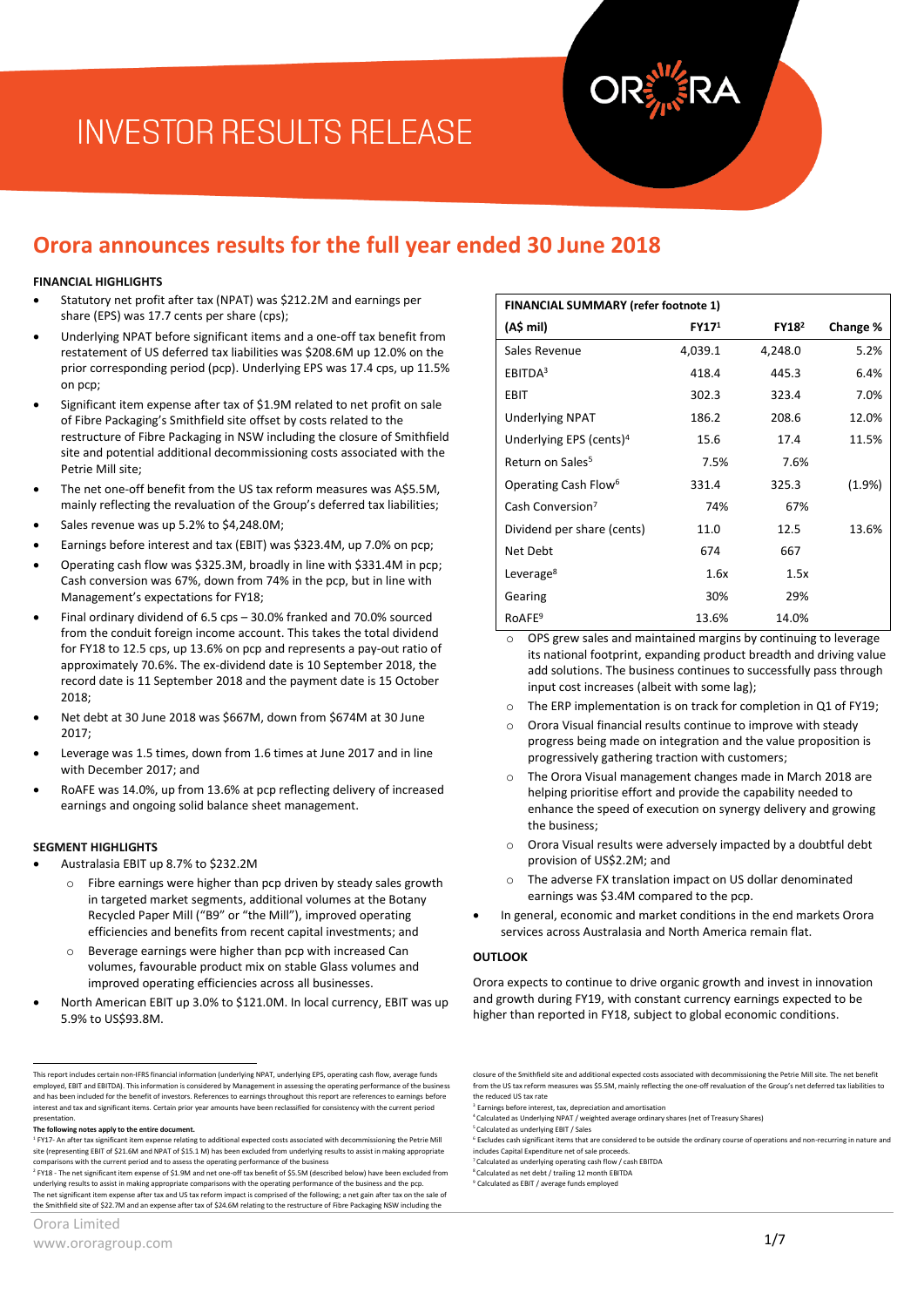

#### **REVENUE**

- Sales revenue of \$4,248.0M was up 5.2% on pcp, driven by:
	- o OPS increasing revenue through higher sales to existing customers, new customer wins and pass through of input cost increases (mainly paper) to customers;
	- Incremental revenues from the Orora Visual acquisitions completed during FY17;
	- o Increased revenues in Fibre;
	- o Increased Can volumes and improved product mix in Glass on stable volumes with higher wine volume (mainly exports) offset by lower mainstream beer demand; and
	- o Pass through of higher aluminium prices in Beverage Cans. Revenue gains were partially offset by:
	- o Adverse FX impact on US dollar denominated North America sales (\$60.3M on pcp) – local currency sales increased by 8.1%.
- Underlying sales in Australasia increased approximately 4.2% after taking into account the pass through of higher aluminium prices.

#### **EARNINGS BEFORE INTEREST AND TAX**

- Underlying EBIT increased by 7.0% to \$323.4M, with the gain attributable to:
	- o Fibre Packaging revenue and margin gains in targeted market segments;
	- o Sales and operational benefits from the Mill achieving production volumes above design capacity for the first time. There was also a net positive impact from higher export prices offsetting the impact of fluctuating Old Corrugated Cardboard (OCC) prices;
	- o Continued focus on improving manufacturing and operating efficiency across the Australasian and OPS manufacturing businesses; and
	- o Annualised earnings contributions from Orora Visual acquisitions.
- Earnings gains were partially offset by:
	- o Higher input costs with NSW electricity costs increasing \$4.5M on pcp;
	- o The impact of a doubtful debt provision of \$2.8M (US\$2.2M) in Orora Visual;
	- o Investment in transition costs to support the final rollout phase for the ERP system in OPS; and
	- o Adverse translational FX impact from US dollar denominated earnings (\$3.4M on pcp) with US dollar earnings translated at AUD/USD 77.5 cents in FY18, compared to 75.4 cents in pcp. Constant currency EBIT growth was 8.3%.
- Going forward, foreign exchange translation sensitivity on EBIT and NPAT to a 1 cent move in the AUD/USD on an annualised basis is approximately \$1.6M and \$1.0M respectively.

| <b>Revenue Summary</b>     |             |             |          |
|----------------------------|-------------|-------------|----------|
| (AS mil)                   | <b>FY17</b> | <b>FY18</b> | Change % |
| Australasia                | 2,001.6     | 2,104.8     | 5.2%     |
| North America              | 2,037.5     | 2,143.2     | 5.2%     |
| <b>Total sales revenue</b> | 4,039.1     | 4.248.0     | 5.2%     |

| <b>Earnings Summary (EBIT)</b><br>(A\$ mil) | <b>FY17</b> | <b>FY18</b> | Change % |
|---------------------------------------------|-------------|-------------|----------|
| Australasia                                 | 213.6       | 232.3       | 8.7%     |
| North America                               | 117.5       | 121.0       | 3.0%     |
| <b>Underlying Corporate</b>                 | (28.8)      | (29.9)      | (3.8%)   |
| <b>Underlying EBIT</b>                      | 302.3       | 323.4       | 7.0%     |

#### **INNOVATION UPDATE**

- The Global Innovation Initiative was increased by \$30.0M to \$75.0M to support the continued focus on bringing new innovative customer-led product solutions to life and improving productivity within the plants. Funds will be progressively committed and invested over the next 2-3 years
- At 30 June 2018, \$52.0M has been committed.
- The highlight in 2H18 was the commissioning of two state of the art, high speed, large-format digital printers (one each for OPS Manufacturing and Fibre Packaging).
- In terms of cash flow, approximately \$19.1M was invested during FY18. The cumulative spend since inception is approximately \$46.1M.
- A number of projects are now completed / commissioned and are delivering to expectation and contributing to the organic growth of the Group.
- While emphasising Orora's focus on being "customer led", these projects are also an important part of offsetting ongoing input cost headwinds, especially in Australasia.
- The Fibre Packaging division hosted an Australasian Innovation Expo week in May 2018 to showcase current and future innovations for Orora's customers. More than 500 customers visited the Expo, generating great interest for both new and existing capabilities and products across Australasian businesses.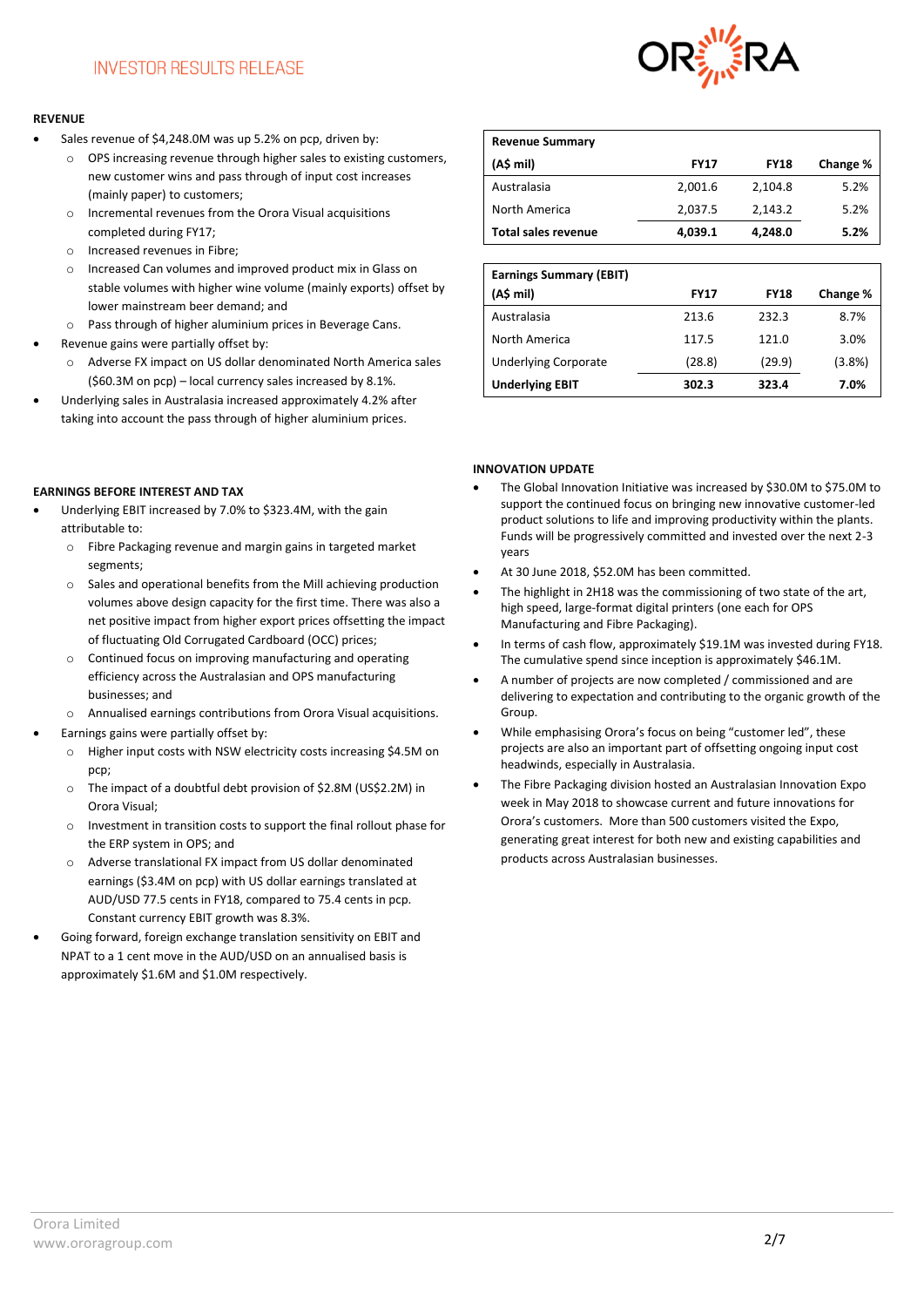#### **BALANCE SHEET –**

- Key balance sheet movements since 30 June 2017 were:
	- $\circ$  Increase in other current assets is primarily in Australasia, driven by increases in inventory to rebalance paper stocks and ensure steady supply through the asset refresh program in Fibre and receivables balances related to higher sales (some seasonality). Within OPS, increases in receivable balances to support higher corporate accounts sales and the impact of foreign exchange translation to increase North American receivables and inventory balances also contributed;
	- Net property, plant and equipment (PP&E) was higher reflecting new capex projects, which more than offset depreciation. Capex for FY18 included spend on the following major items: plant and equipment relating to the Glass warehouse purchase, corrugated printing and converting equipment upgrades in Fibre Packaging, new small format can line in New Zealand, secondary waste water treatment plant at Botany and projects approved under the Orora Global Innovation Initiative. Depreciation and amortisation for the period was \$121.9M;
	- o Net debt decreased by \$7.0M during the period with investments in new capital and increased dividends, offsetting increased operating cash flows. The impact from foreign exchange translation on net debt was an increase of \$19.7M; and
	- o Increase in payables was driven by continued improvement in vendor trading terms across the business and foreign exchange translation effect to increase North American payables balances.

#### **CASH FLOW**

- Increased earnings were converted into cash with operating cash flow of \$325.3M.
- Cash conversion was 67%, slightly lower than pcp, but above Management's expectation of between 60-65% for FY18 and is after investing more than 155% of depreciation in capex for the period.
- Main movements included:
	- o Increase in EBITDA of \$26.9M;
	- o Working capital in Australasia was impacted by additional inventories held in Fibre to rebalance paper inventories and to ensure supply to customers is not impacted from the ongoing asset refresh program and higher receivables balances from a larger and later kiwifruit season in New Zealand and overall higher Australasian sales. In OPS, continued growth in the corporate accounts sales segment, which typically have extended payment terms, and higher input prices (paper and resin), resulted in higher receivables and inventories respectively;
	- o Reflective of the ongoing organic investment in the business, gross capex spend was \$188.9M which includes \$19.1M and \$33.9M on innovation and growth projects respectively;
		- o Sale proceeds includes the sale of the Smithfield site, with activities now consolidated on the Revesby site in NSW in FY18;
		- o Growth capex includes residual spend on Glass capacity expansion and the purchases of land / warehouse facilities adjacent to the glass plant in Gawler and the two digital printers;
	- o With ongoing investment in base capital, Orora Global Innovation Initiative investments and a high point in the timing of cash flows associated with the asset refresh in Fibre Packaging, gross capex (base and growth) in FY19 is expected to be approximately 120% of depreciation.

| Balance Sheet (A\$ mil)               | 30/06/17 | 30/06/18 | Change % |
|---------------------------------------|----------|----------|----------|
| Cash                                  | 59       | 88       | 49.2%    |
| <b>Other Current Assets</b>           | 1,111    | 1,230    | 10.7%    |
| Property, Plant &<br>Equipment        | 1,649    | 1,694    | 2.7%     |
| Intangible Assets                     | 447      | 495      | 10.7%    |
| Investments & Other<br>Assets         | 97       | 110      | 13.4%    |
| <b>Total Assets</b>                   | 3,363    | 3,617    | 7.6%     |
| Interest-bearing<br>Liabilities       | 733      | 755      | 3.0%     |
| Payables & Provisions                 | 1,083    | 1,231    | 13.7%    |
| <b>Total Equity</b>                   | 1,547    | 1,631    | 5.4%     |
| <b>Total Liabilities &amp; Equity</b> | 3,363    | 3,617    | 7.6%     |
| Net Debt                              | 674      | 667      |          |
| Leverage                              | 1.6x     | 1.5x     |          |
| Gearing                               | 30%      | 29%      |          |

| Cash Flow (A\$ mil)                                  | <b>FY17</b> | <b>FY18</b> | Change % |
|------------------------------------------------------|-------------|-------------|----------|
| <b>EBITDA</b>                                        | 418.4       | 445.3       | 6.4%     |
| Non-cash Items                                       | 32.4        | 38.9        |          |
| Movement in Total Working<br>Capital                 | (14.8)      | (51.9)      |          |
| Gross Capex                                          | (124.6)     | (155.0)     |          |
| Sale Proceeds                                        | 20.0        | 48.0        |          |
| <b>Operating Cash Flow</b>                           | 331.4       | 325.3       | (1.8%)   |
| Cash Significant Items                               | (1.2)       | (30.0)      |          |
| <b>Operating Free Cash Flow</b>                      | 330.2       | 295.3       |          |
| Interest                                             | (34.3)      | (32.9)      |          |
| Tax                                                  | (49.1)      | (41.6)      |          |
| Growth capex                                         | (32.5)      | (33.9)      |          |
| <b>Free Cash Available to</b><br><b>Shareholders</b> | 214.3       | 186.9       |          |
| <b>Cash Conversion</b>                               | 74%         | 67%         |          |

### **WORKING CAPITAL**

- Average total working capital to sales was 9.1% (versus 8.4% in pcp) reflecting a continued emphasis on working capital optimisation across the Group. Higher inventories in Fibre Packaging are held to ensure that customers are not impacted through the Fibre refresh program – this is likely to continue to be the case through FY19.
- While Management is working to mitigate, against a background of a general tightening of global aluminium markets and some transitional trading terms from when Orora switched to a full import model reaching maturity, payment terms are being shortened; the estimated impact on working capital/cash flow in the first half of FY19 is approximately \$25M.
- The Management target for average total working capital to sales is less than 10.0% in the medium term and remains an area of focus across the business.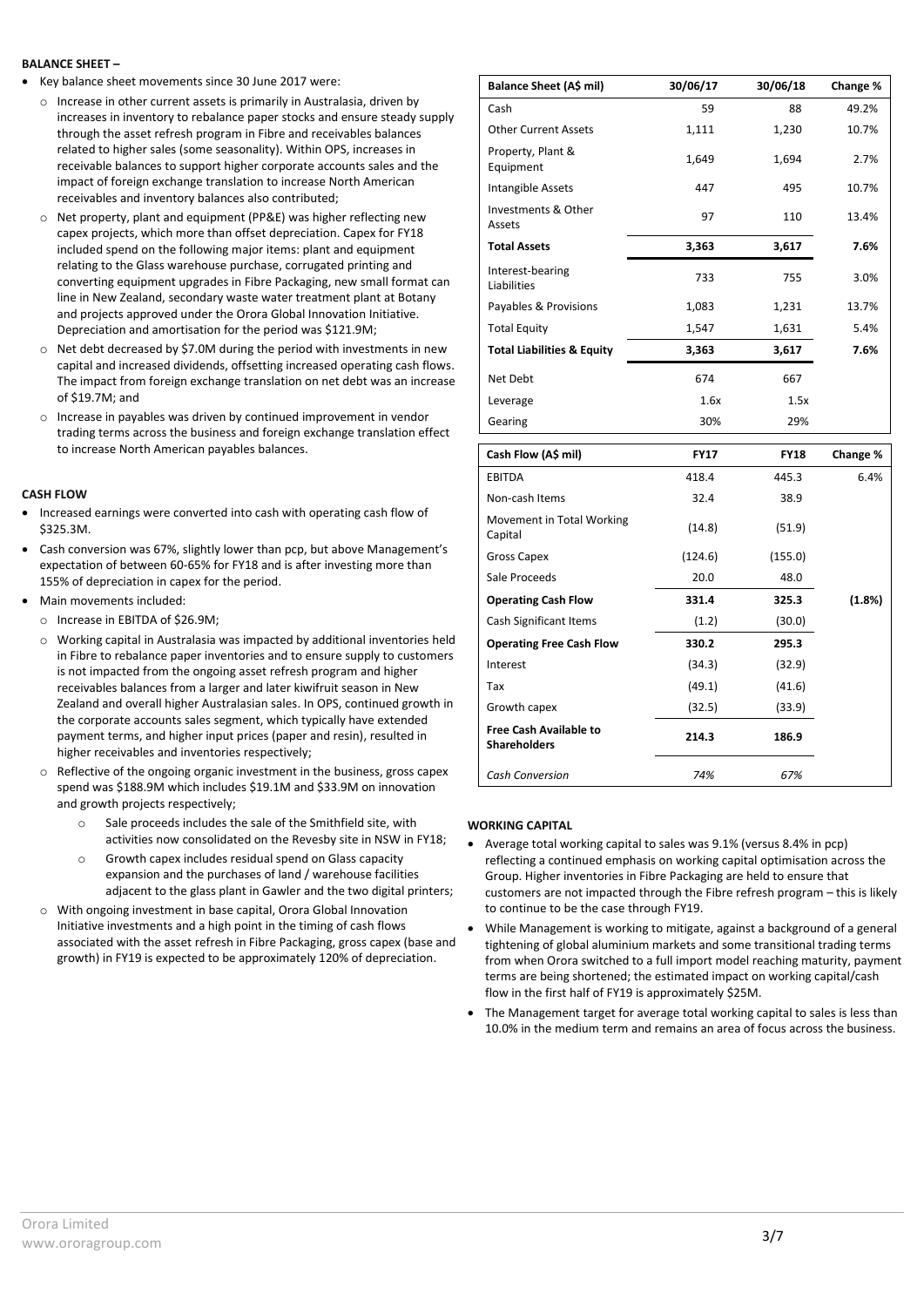### AUSTRALASIA

#### **KEY POINTS**

- Overall, Australasia increased EBIT by \$18.7M to \$232.3M, 8.7% higher than pcp.
- The profit before interest and tax (PBIT) growth reflected ongoing delivery of self-help efficiency programs and benefits of organic capital investments which more than offset input cost headwinds. The return on sales increased by 30 bps from 10.7% to 11.0%.
- Underlying sales in Australasia increased approximately 4.2% after taking into account the pass through of higher aluminium prices.
- The legacy electricity supply contract for NSW expired in December 2017 with operations exposed to wholesale spot prices from January to April 2018. A new fixed price renewable energy contract commenced effective 1 May 2018. The impact of higher electricity prices in NSW in FY18 was approximately \$4.5M.
- Economic conditions in Australia remain flat with volume growth broadly in line with GDP.
- RoAFE improved by a further 100 bps to 13.4%, up from 12.4% in pcp through delivery of increased earnings and benefits from the organic capex spending over the last few years starting to impact.

#### **FIBRE BUSINESS GROUP**

 Fibre earnings were higher than pcp driven by successful revenue growth in targeted market segments, additional sales/production volume at Botany Recycled Paper Mill and manufacturing and operating efficiencies.

#### **Fibre Packaging:**

- Sales and earnings were higher than pcp. The continued focus on efficiency and cost improvement drove higher earnings and improved margins.
- The focus on specific market segments continued to deliver revenue growth and combined with ongoing operational efficiency and cost improvement programs, drove higher earnings and stable margins.
- A number of key customer contracts were successfully renewed during the period.
- Higher volumes in certain fruit and produce segments were the standout compared to pcp with growth also in the SME industrial sector.
- New Zealand Fibre Packaging sales were above pcp, with kiwifruit and apple volumes overall higher as a result of favourable growing conditions.
- Sales within the Cartons division were in line with pcp.
- The Smithfield site was closed and sold in FY18.

#### **Botany Recycled Paper Mill (B9 or the Mill):**

- B9 produced above the 400,000 tonne design capacity of recycled paper for the first time during FY18 (373,000 tonnes in pcp). Mill reliability and production performance improved through FY18. The drive for productivity improvement continues with the focus remaining on optimising production efficiency and the number of paper grades produced.
- B9 exported 89,000 tonnes of recycled paper to OPS and other third party customers during FY18 (73,500 in pcp), the increase on pcp due to additional volume made available.
- A number of initiatives are being implemented to further offset rising energy costs. This includes the \$23M investment in a waste water treatment plant that not only reduces the impact on the environment by reducing regulated discharges in effluent from the site, but is also now generating renewable energy by converting biogas to electricity for use in the Mill.
- OCC is a primary feedstock for the Mill and approximately 90% of requirements are sourced from a range of vendors with a mix of terms and contract tenure. Orora collects the remaining 10% of the Mill requirements directly. Some supply contracts are linked to OCC commodity prices, which have continued to be volatile in FY18. In net terms, there was minimal PBIT impact in FY18 with net higher OCC prices offset by higher paper export prices.

| (A\$ mil)            | <b>FY17</b> | <b>FY18</b> | Change % |
|----------------------|-------------|-------------|----------|
| Sales Revenue        | 2,001.6     | 2,104.8     | 5.2%     |
| EBIT                 | 213.6       | 232.3       | 8.7%     |
| <b>EBIT Margin %</b> | 10.7%       | 11.0%       |          |
| ROAFE                | 12.4%       | 13.4%       |          |

| <b>Segment Cash Flow</b>             |             |             |          |
|--------------------------------------|-------------|-------------|----------|
| (A\$ mil)                            | <b>FY17</b> | <b>FY18</b> | Change % |
| <b>EBITDA</b>                        | 301.9       | 324.3       | 7.4%     |
| Non-cash Items                       | 26.3        | 26.3        |          |
| Movement in Total Working<br>Capital | 1.9         | (48.9)      |          |
| Gross Capex                          | (99.9)      | (111.3)     |          |
| Sale Proceeds                        | 0.7         | 45.6        |          |
| <b>Operating Cash Flow</b>           | 230.9       | 236.0       | 2.2%     |
| Cash Significant Items               | (1.2)       | (14.4)      |          |
| <b>Operating Free Cash Flow</b>      | 229.7       | 221.6       |          |
| Growth Capex                         | (32.5)      | (28.2)      |          |
| <b>Cash Conversion</b>               | 70%         | 67%         |          |





#### **BEVERAGE BUSINESS GROUP**

 Beverage sales revenues and earnings were ahead of pcp driven by higher sales volumes in Cans, improved product mix (make v import) on stable volumes in Glass as well as improved cost control and efficiency across the business group.

#### **Beverage Cans:**

 Volumes were above pcp driven by increased export sales and stable volumes across all other market segments.

#### **Glass:**

- Volumes were in line with pcp driven by continued growth in wine (mainly export driven) offset by lower mainstream beer volumes.
- Earnings were higher than pcp, benefiting from additional production following completion of the capacity expansion project and the FY17 downtime associated with both the capacity expansion and the electricity blackout in South Australia not repeating in FY18.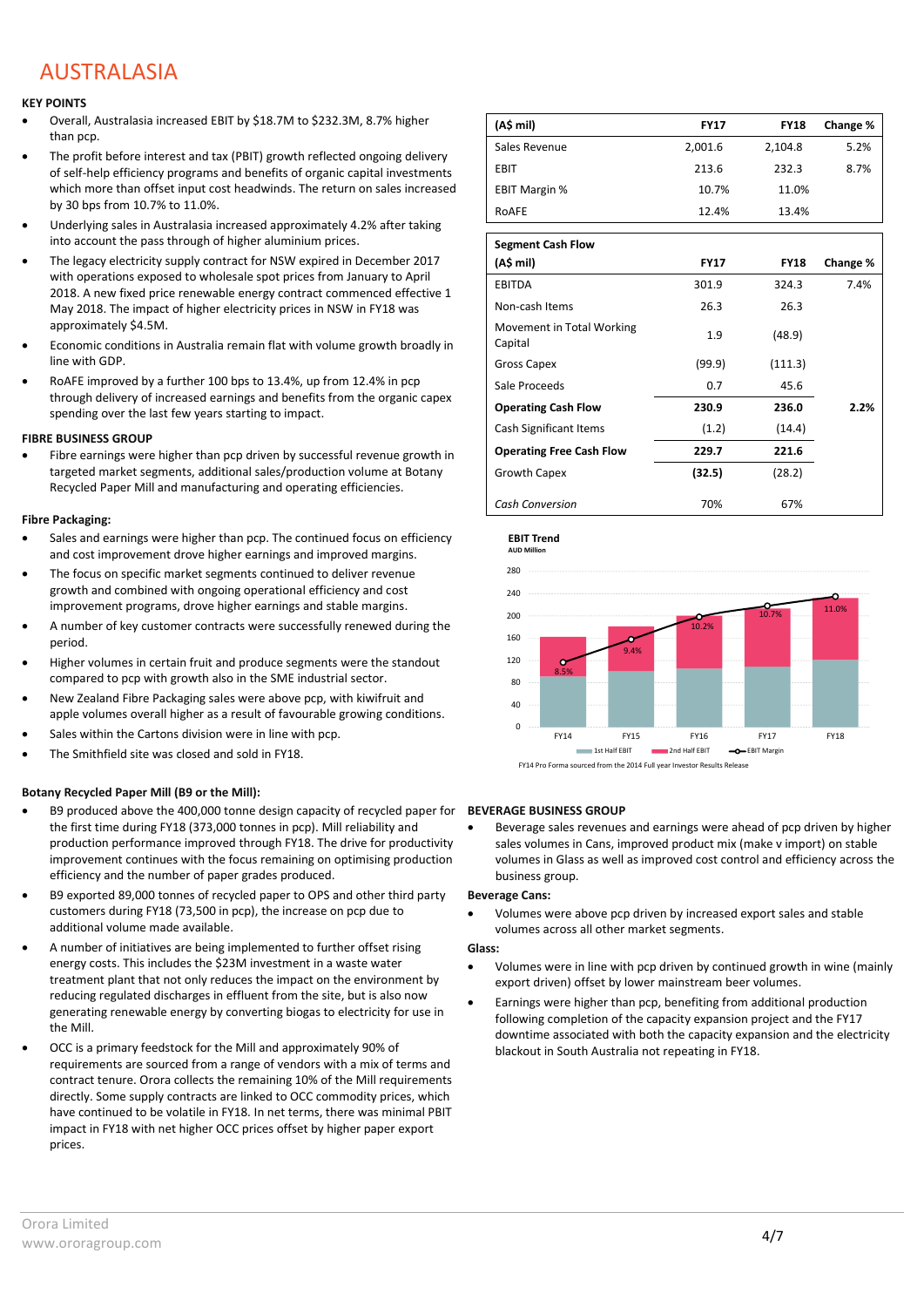# AUSTRALASIA (continued)

### **INNOVATION & GROWTH UPDATE**

- Beverage Cans New Zealand invested more than \$7.0M in small format can capability to meet changing customer preferences. This was completed in 2H18 and is complementary to the existing small format can capability in Australia.
- At B9, commissioning of the new \$23.0M secondary water treatment plant commenced in Q4 of FY18 and is expected to be completed in the first half of FY19. The asset is expected to generate benefits at return hurdle rates exiting FY19.
- In December 2017, Orora purchased two warehouses (previously leased) adjacent to the Glass facility to further optimise on site inventory capacity and flow. The Glass business requires significant inventory at any time to ensure customer requirements are met in peak bottling periods and to best optimise production mix and balance job colour changes.
- In addition, the Glass business has committed ~\$35M to build a new warehouse at Gawler to enable Orora to repatriate inventory onsite and further reduce offsite pallet storage and transport costs. The purchase of automated guidance vehicles is also included as part of the investment to further reduce ongoing costs. The investment is expected to be completed by the end of calendar year 2019.
- As part of the Fibre Packaging restructure in NSW, \$25.0M was committed in FY17 to upgrade the plant and machinery at Revesby, NSW and the upgrade is nearing completion. This will improve quality and reliability in addition to providing sufficient capacity and capability to meet foreseeable future demand.
- Based on the success of the asset refresh program to date, a number of additional projects have been approved in FY18. This includes asset replacement, corrugator upgrades and debottlenecking. The cumulative commitment made to the asset refresh program for Fibre Packaging now exceeds \$120.0M. While these investments are expected to generate gross returns of approximately 15.0% by the third full year of operation, given the competitiveness of the fibre market, it is likely that some of the benefits will be shared with the market.
- Consistent with Fibre's SME customer strategy, which focuses on value add customised packaging, the business completed two small bolt on acquisitions - a specialist corrugated box converter and a distributor of consumable packaging in 1H18. The integration of these acquisitions is complete and they are now embedded within the Fibre Packaging business group.
- The Australasian businesses continue to actively utilise the Orora Global Innovation Initiative to enhance innovation, modernisation and productivity. Approximately \$31.1M of projects have been approved since inception.
- To meet the increasing demand for high quality, short run campaigns and promotions, Orora is continuing to invest in digital print technology with a new high speed large format digital printer now being commissioned at Fibre Packaging's Oakleigh (Victoria) site.

### **PERSPECTIVES FOR 2019**

- While electricity markets are expected to continue to be volatile, to help mitigate this risk, in May 2018, Orora entered into a second Power Purchase Agreement (PPA) with a renewable energy provider. Together with the renewable energy PPA announced effective January 2018, these PPAs provide more price certainty for Orora in the SA, Vic and NSW markets for the next 10 years.
- Despite these PPAs, in addition to the \$4.5M that impacted FY18, a further energy cost headwind of \$2.5M will impact FY19 results. Further additional energy efficiency projects and supply options will continue to be assessed.
- OCC commodity prices continue to be volatile and will continue to impact earnings in FY19. To primarily secure supply and to also mitigate price volatility, Orora has a range of fixed priced contracts in place with OCC vendors. As a guide to sensitivity to EBIT, on an annualised basis, for FY19 a \$10 per m/t movement in OCC commodity price represents an impact of approximately \$0.5M. It should be noted that there are some offsetting EBIT benefits coming from higher paper prices for anticipated exports to the US (approx. A\$60 / tonne) for FY19.
- The Fibre business sources kraft paper from third party vendors. Orora has recently extended its supply contract for a further 10 years with its primary kraft supplier. Globally, kraft paper prices have increased and while earnings will be adversely impacted in FY19, Orora expects to pass these price increases through to its end markets over time.
- As it has done consistently in recent years to offset various ongoing headwinds, the Australasian business will continue to identify and implement cost reduction opportunities in addition to pursuing organic growth.
- The Orora Global Innovation Initiative will continue to be accessed by the Australasian business to support innovation, enhance the value proposition and/or improve productivity and drive earnings growth.
- Consistent with Orora's growth by acquisition and organic growth strategy, a healthy pipeline of organic investments continues to be developed for both Fibre and Beverage businesses. Subject to the opportunities meeting hurdle rates and being strategically compelling, acquisitions and organic investments will continue to be pursued and executed as appropriate.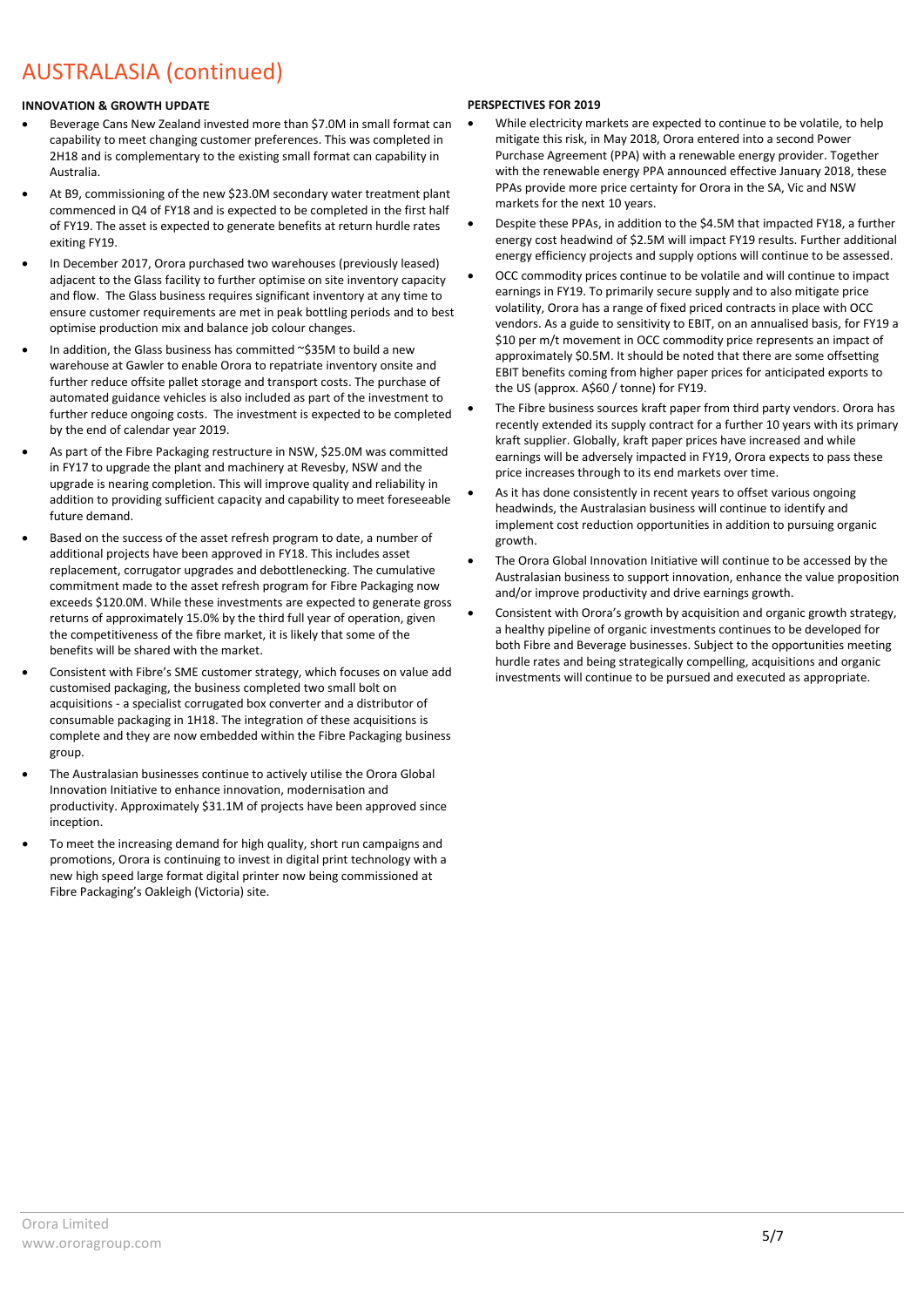## NORTH AMERICA

#### **KEY POINTS**

- North America's reported EBIT grew 3.0% to \$121.0M. This is after a \$3.4M adverse translation impact.
- In local currency terms, EBIT increased 5.9% to US\$93.8M and sales grew 8.1% to US\$1,661.2M. EBIT includes the earnings contributions from the Orora Visual acquisitions completed during FY17, but were impacted by a doubtful debt provision of US\$2.2M.
- EBIT margin declined to 5.6% (versus 5.8% pcp) reflecting the impact of the doubtful debt provision in Orora Visual and transitional costs associated with the ERP system in OPS.
- Cash flow increased 2.9% to \$113.3M, with cash conversion of 74% (80% in pcp). The improvement in working capital management in 2H18 offset and rectified the deterioration reported in 1H18.
- There was an increase in working capital on the back of higher sales activity for corporate accounts in OPS.
- RoAFE declined by 470 bps to 19.0% with the impact of the Orora Visual acquisitions and capital investments across OPS and OV.

#### **ORORA PACKAGING SOLUTIONS**

- OPS delivered increased organic sales growth with revenues increasing approximately 3.2% in USD terms despite economic and market conditions remaining flat.
- The Landsberg division's continued focus on higher growth segments of food, IT, auto and pharmaceutical/health as well as pass through of higher raw material costs led to higher sales (5.4% in USD terms) in the period. This was offset, as expected, by lower Manufacturing division revenues, as some short term opportunistic business was exited. The Manufacturing division has capacity to service the ongoing growth in Landsberg and its own direct channel.
- EBIT margins were stable at 5.4% compared to pcp. This was in-line with expectations and reflects the impact of higher sales prices after passing through input costs to customers without any PBIT benefit. There continues to be an emphasis on higher value, customised offerings and a focus on procurement and supply chain efficiencies.
- Previous paper price increases have been fully passed through to customers and a further increase of US\$50/tonne effective 1 May 2018 is expected to be fully recovered in the market over the coming months.
- OPS continues to benefit through importing B9 paper from the Mill which enables the business to market an integrated fibre offering.
- The ERP system rollout plan is on track for completion in Q1 of FY19. The project has progressed in line with expectations with a further 29 sites going live in FY18, taking the total sites that have gone live to above 90%. Additional transitional costs have been incurred in FY18 to ensure that there has been minimal adverse impact on customer experience and service levels reported. These costs are expected to continue for 1H19.

| (A\$ mil)                            | <b>FY17</b> | <b>FY18</b> | Change % |
|--------------------------------------|-------------|-------------|----------|
| Sales Revenue                        | 2,037.5     | 2,143.2     | 5.2%     |
| <b>EBIT</b>                          | 117.5       | 121.0       | 3.0%     |
| <b>EBIT Margin %</b>                 | 5.8%        | 5.6%        |          |
| RoAFE                                | 23.7%       | 19.0%       |          |
| (US\$ mil)                           | <b>FY17</b> | <b>FY18</b> | Change % |
| Sales Revenue                        | 1,536.1     | 1,661.2     | 8.1%     |
| <b>EBIT</b>                          | 88.6        | 93.8        | 5.9%     |
| <b>Segment Cash Flow</b>             |             |             |          |
| (A\$ mil)                            | <b>FY17</b> | <b>FY18</b> | Change % |
| <b>EBITDA</b>                        | 139.8       | 146.1       | 4.5%     |
| Non-cash Items                       | (2.7)       | 6.7         |          |
| Movement in Total Working<br>Capital | (9.0)       | (6.3)       |          |
| <b>Gross Capex</b>                   | (22.5)      | (33.9)      |          |
| Sale Proceeds                        | 4.5         | 0.7         |          |
| <b>Operating Free Cash Flow</b>      | 110.1       | 113.3       | 2.9%     |
| <b>Growth Capex</b>                  |             | (5.6)       |          |
| <b>Cash Conversion</b>               | 80%         | 74%         |          |



FY14 Pro Forma sourced from the 2014 Full year Investor Results Release

#### **ORORA VISUAL**

**EBIT Trend**

- Orora Visual financial results are continuing to improve.
- Since the changes to senior management and the progressive adding of resources, better progress is being made on the integration, delivery of synergies and growing the business. The business is expected to drive towards the targeted returns.
- The business is starting to see the benefits of these changes, through improving collaboration between sites which is driving operating efficiencies and delivering value to existing and new customers.
- As an example, four new digital printers which provide Orora Visual with uniform print and colour capability across the footprint were progressively commissioned during FY18 as well as additional investment in fabric printing on both the east and west coast.
- Orora Visual's financial results in FY18 were adversely impacted by a doubtful debt provision of US\$2.2M related to a major customer that went into liquidation. There was also the adverse impact from the loss of the customer's business which will annualise into FY19.